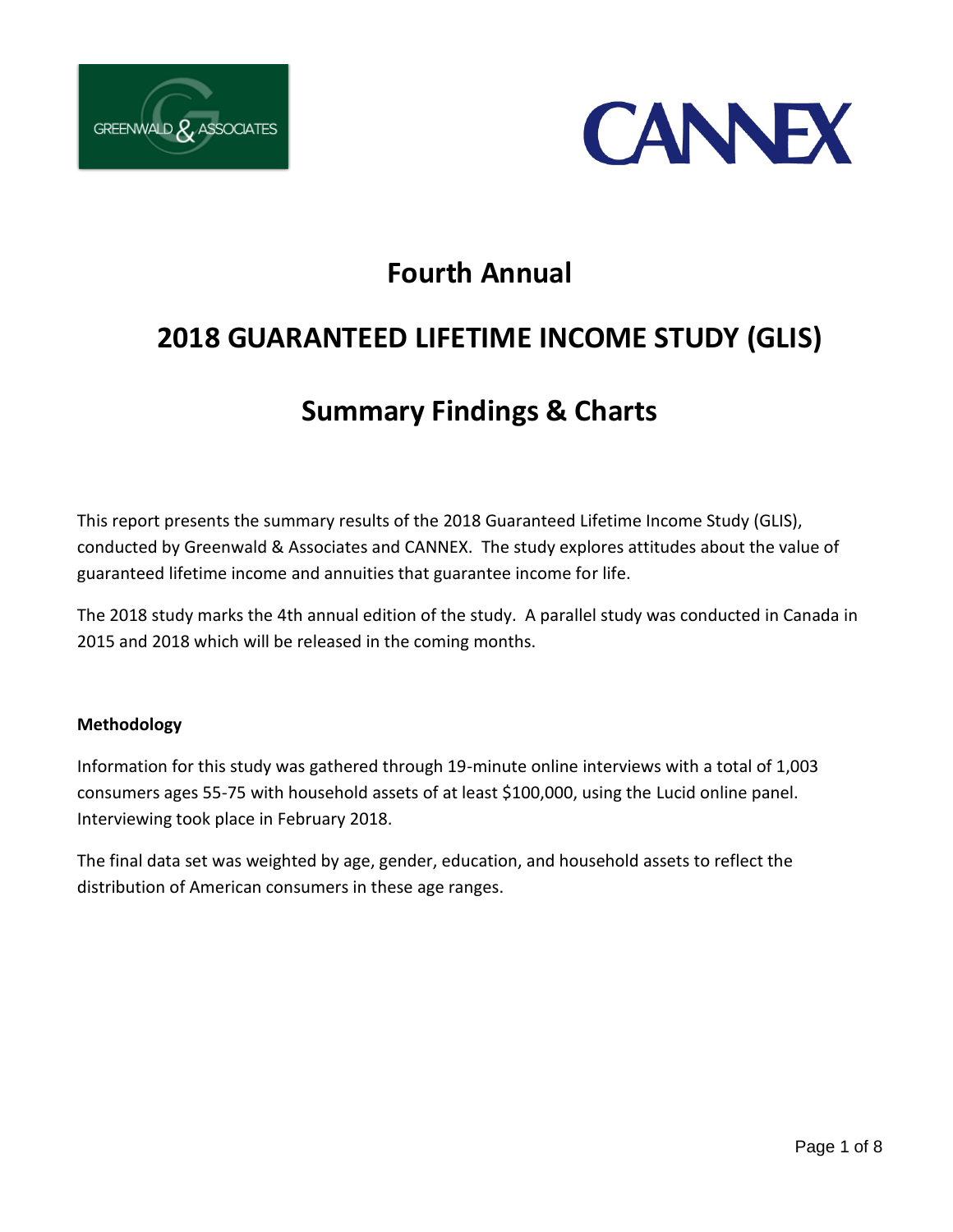## **The Value of Guaranteed Lifetime Income Continues to Rise**

According to the 4<sup>th</sup> Annual *Guaranteed Lifetime Income Study*, the perceived value of guaranteed lifetime income in retirement continues to grow. The study shows that 73% of respondents now consider guaranteed income as a highly-valuable addition to Social Security, compared to 61% a year ago.



In fact, among those who report owning a guaranteed lifetime income product, 63% reported being highly satisfied with the purchase. Peace of mind was the most cited benefit. Three-quarters (73%) said the product is highly important to their financial security.

However, despite client interest in guaranteed lifetime income products, when the word "annuity" is used a third express lower interest in the same product. When guaranteed income products are framed in the context of covering essential expenses, their perceived importance rises, particularly among women.

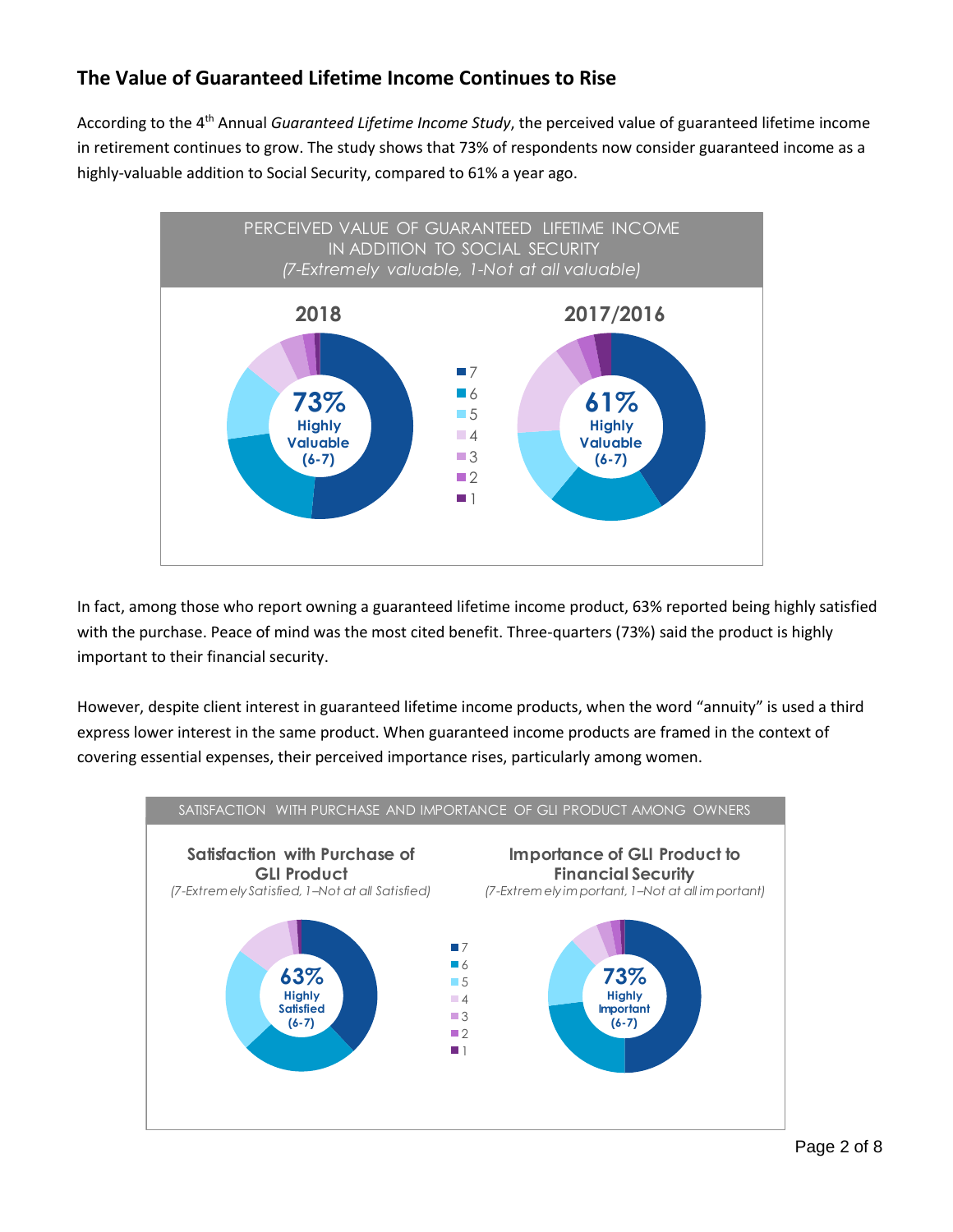

#### **Consumer Concerns Drive Interest in Guaranteed Lifetime Income**

The interest in guaranteed lifetime income (GLI) reflects consumers' concerns about health care costs and running out of money in the later stages of retirement. More than half express concern about being able to afford longterm health care or nursing home expenses (54%) and losing some of their retirement savings in a market downturn (52%), and 46% are worried about outliving retirement savings. A third of consumers are highly concerned with affording long-term care and the possibility of losing savings in a market downturn.

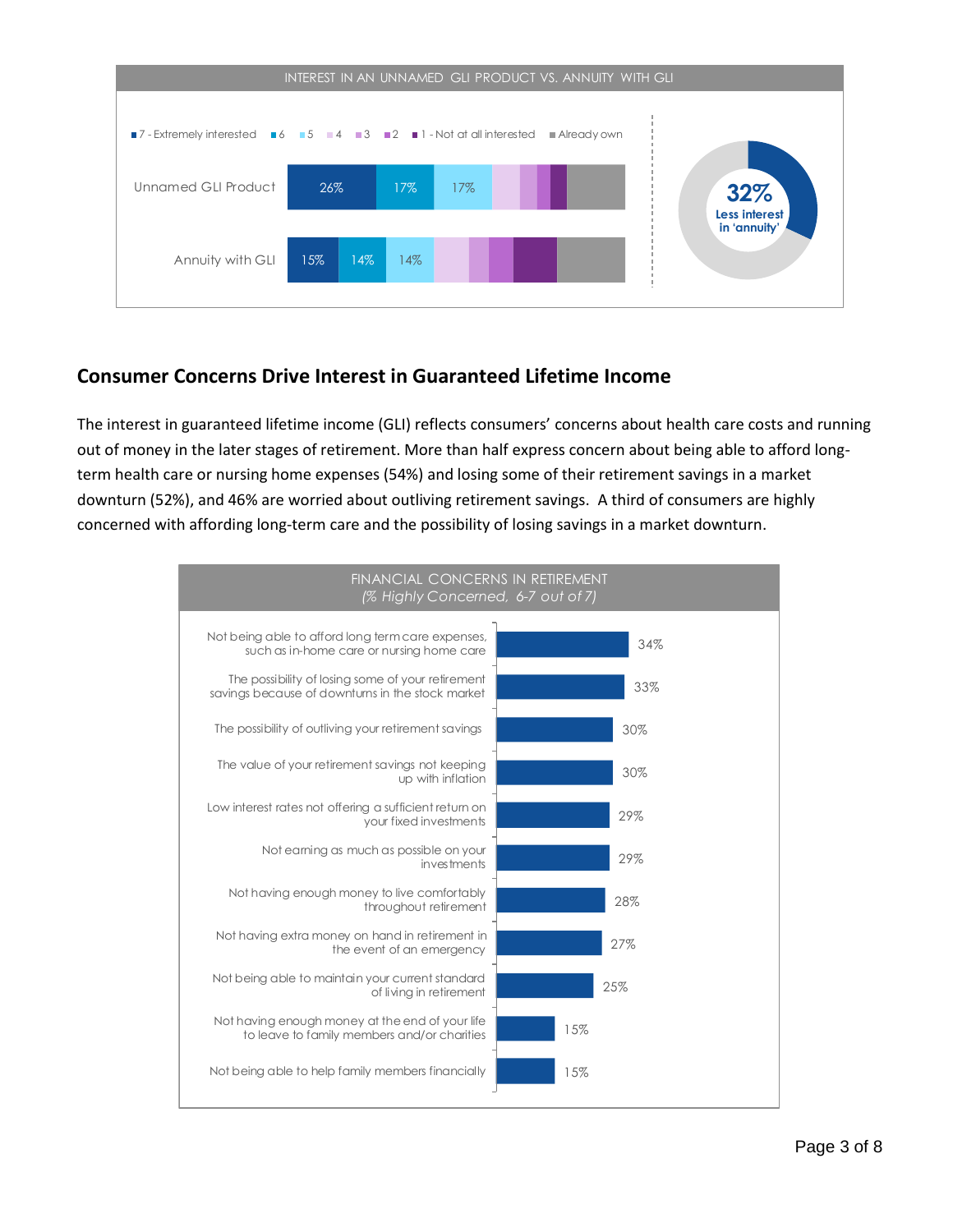## **Belief in Affording Lifestyle Up to Life Expectancy and Beyond**

Despite these concerns, the study shows almost 8 in 10 have some degree of confidence in their ability to maintain their lifestyle in retirement until their self-reported longevity expectation of 85, with around half of respondents (53%) expressing a high degree of confidence. For those in the lower asset group (\$100,000-\$249,000) only 43% have this high level of confidence, but for those with assets in excess of \$1 million this rises to 74%. Overall, respondents' confidence in being able to maintain their lifestyle throughout retirement drops significantly (to 38%) if they live five years longer than their expected longevity, and only 31% are highly confident in their ability to maintain their lifestyle after an additional 10 years.



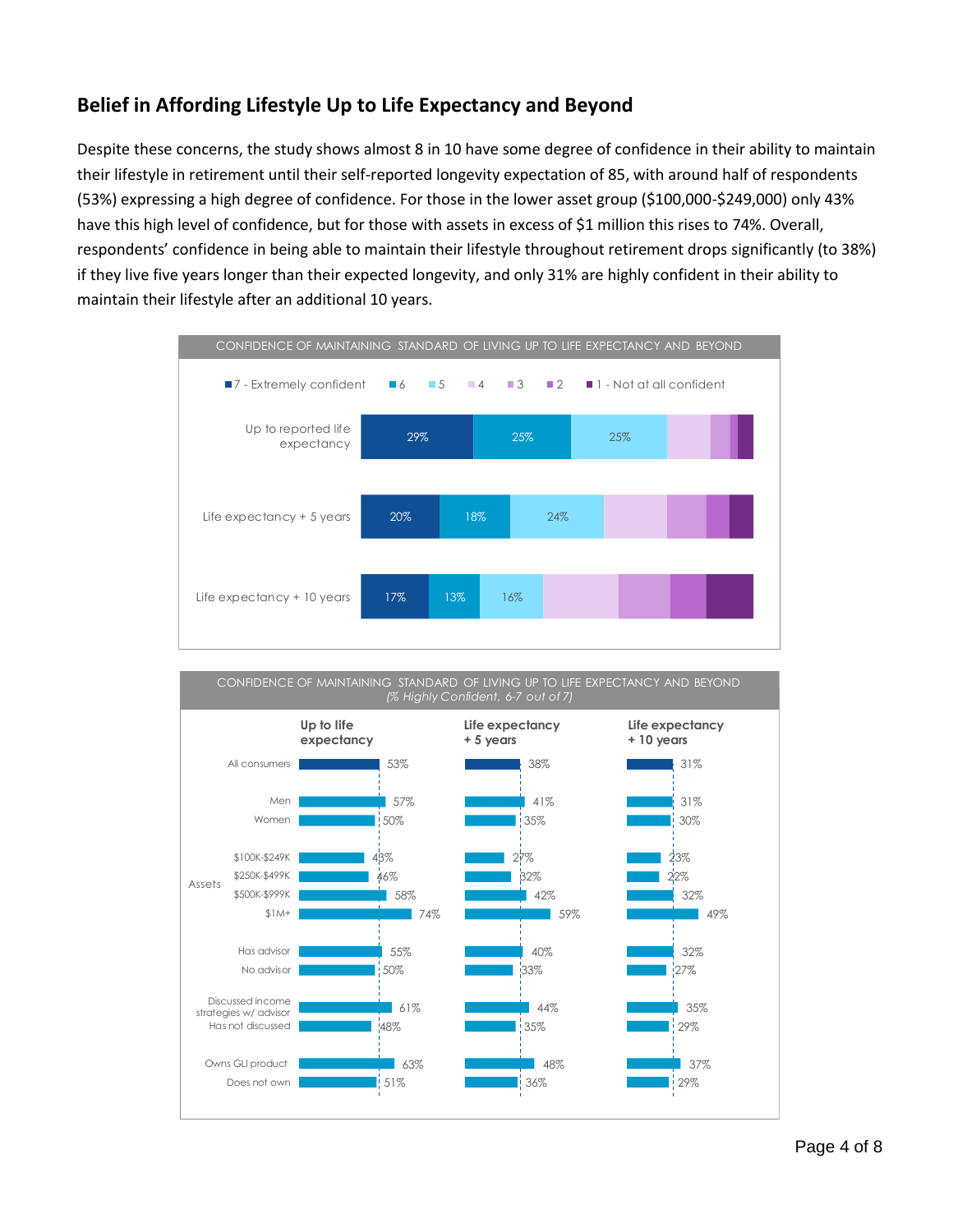## **Projecting Income and Expenses through Retirement**

The survey found respondents expect a substantial cut in income when they retire, but don't anticipate the income they will receive will change significantly during their retirement. Around 4 in 10 pre-retirees said they expect to receive annual income of less than \$50,000, 23% anticipate income of \$50,000-\$75,000 and 16% expect to receive \$75,000-\$99,000. Less than 20% expect to receive more than \$100,000 in retirement income.



When it comes to the cost of living, more expect their highest expenses in late retirement (38%) compared to the 25% who believe they will be higher in early retirement, and 15% in the second 10 years of retirement. Around one in five were not sure when costs would be highest.

Underpinning confidence that income in retirement will be relatively stable, most have bullish expectations of asset growth during this period when they will start to draw down their savings. More than half (53%) of respondents aged 65-69 believe the value of their assets will be higher in 10 years, as do 48% of those between ages 70-75. Only 19% and 13% respectively believe their assets will be lower in value.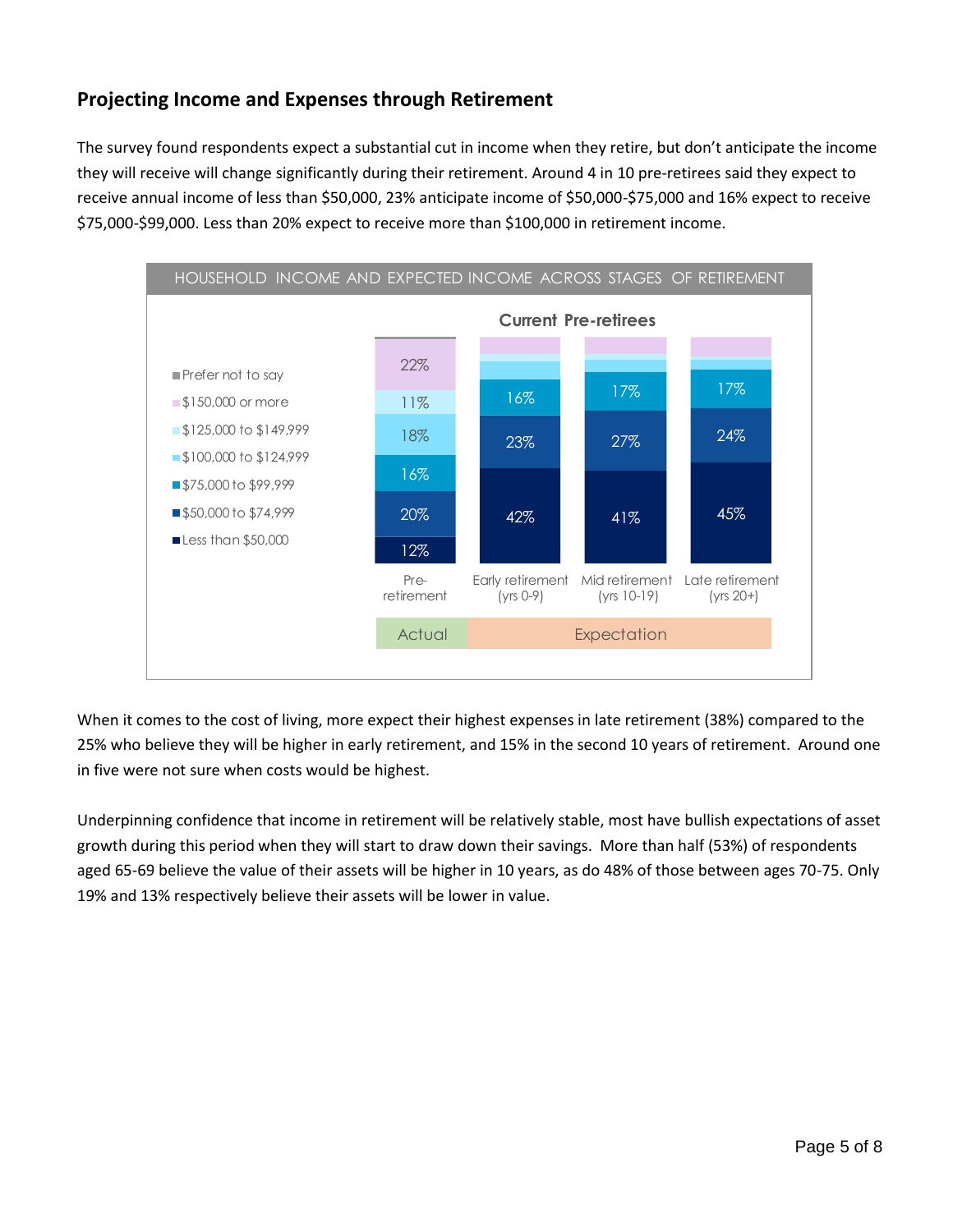### **Advantages and Disadvantages of Guaranteed Lifetime Income Products**

In their evaluation of guaranteed lifetime income products, two thirds of respondents rated the benefit of protection against longevity risk, peace of mind, and making it easier to budget, as positives. Understandability, access and too many terms & conditions were the top negatives. The evaluation of the positives of these products rose year-over-year, while negative evaluations remained the same.

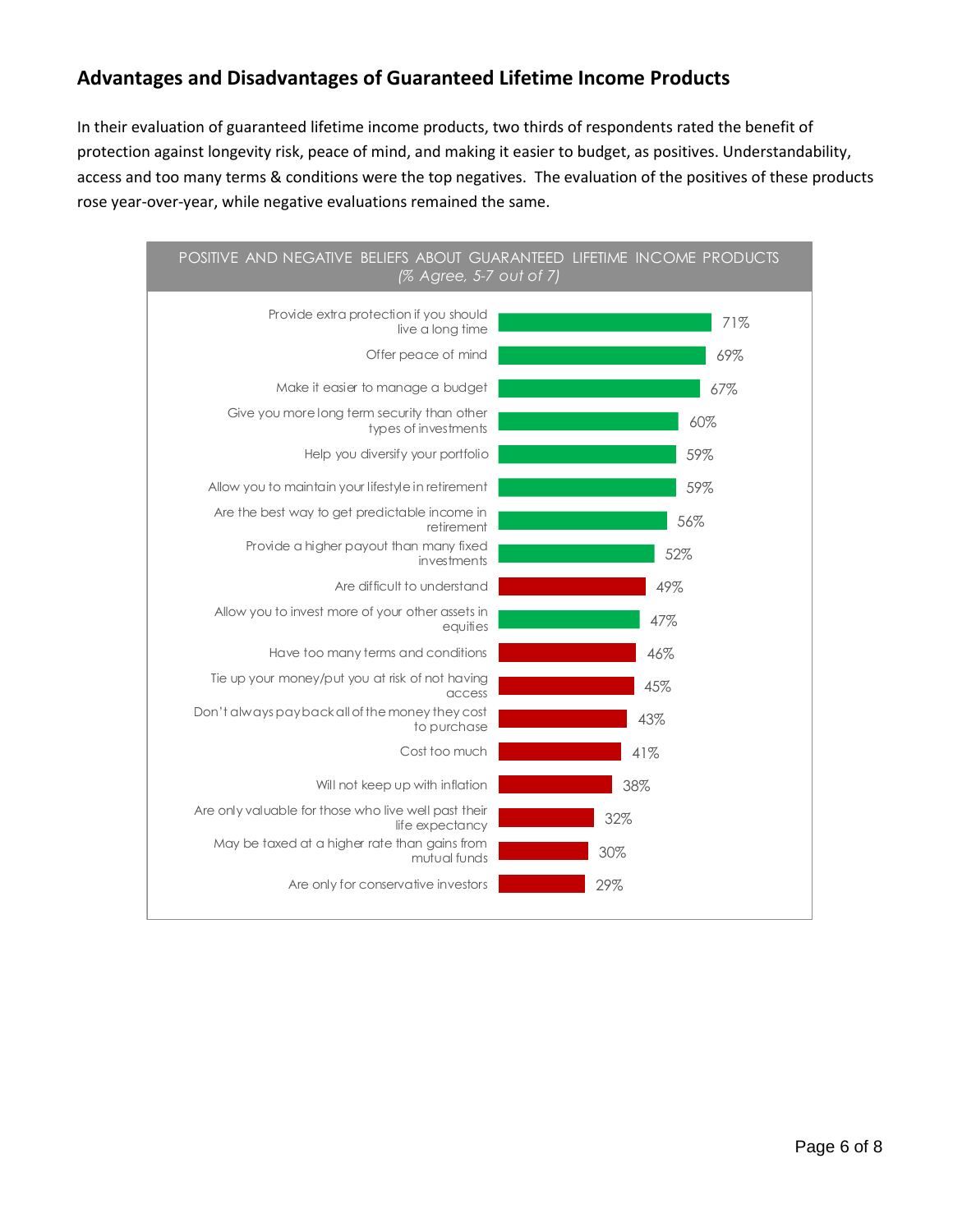### **Sources of Information and Desire for Advisor Discussions**

Consistent with data from prior years, financial advisors are the most common source of information about annuities with 39% of respondents saying they heard about the product from advisors. This is followed by financial institutions at 23%.

The study reveals that 70% of respondents believe financial advisors have a responsibility to discuss guaranteed lifetime income to meet their retirement needs, and if they do not, that this would be a reason for many to consider changing advisor relationships. Furthermore, two thirds of the advised are highly satisfied with the financial advice they receive, yet when retirement income strategies have been discussed clients express an even higher level of satisfaction. Despite this, only half currently working with an advisor said they'd had a conversation about retirement income strategies.